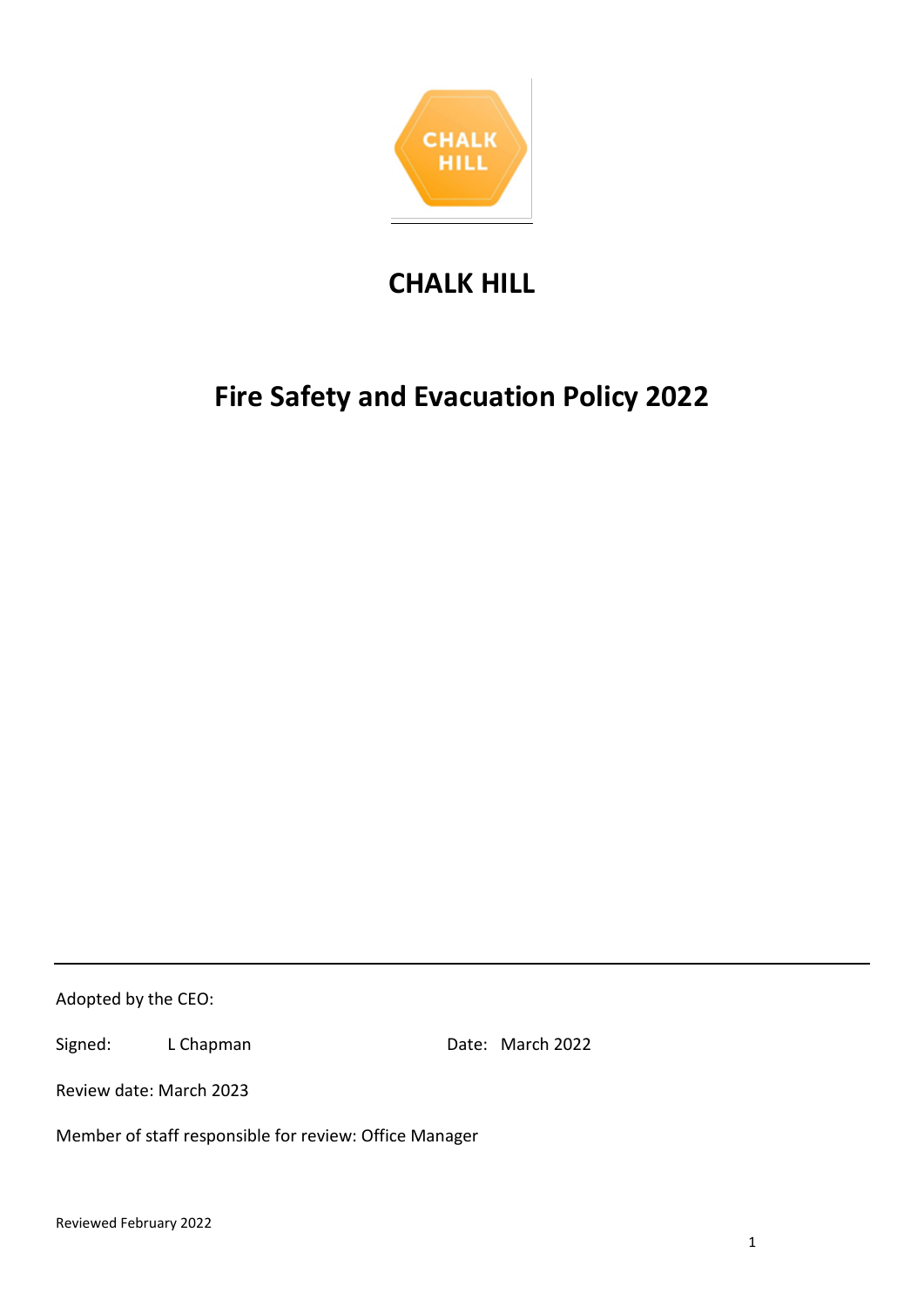# **Aims**

This policy should be read in conjunction with the Health and Safety Policy. It aims to define the school's procedures to keep all students, staff and visitors safe from fire. It outlines the procedures in place to a) prevent and minimise the likelihood of fire,

b) prepare all students and staff for the eventuality of a fire, and

c) employ the appropriate actions in the event of a fire.

# **Fire Prevention**

A fire risk assessment is carried out annually by an external provider. It is the responsibility of the Headteacher to ensure that all recommendations identified in the risk assessment are carried out. The dayto-day implementation is delegated to the Office Manager.

The caretaker carries out weekly tests on fire doors and visual checks on fire extinguishers; montly checks on emergency lights; and weekly tests of the fire alarm, triggering it from a different call point each time. Visual checks are also conducted by the head of residential services and the caretaker when they undertake Health and Safety walkabouts.

Any issues are reported to the Office Manager to be passed on to the caretaker or repairs helpdesk for remedial action.

The Local Academy Board is responsible for monitoring the implementation of fire prevention measures.

# **Preparation of Students and Staff**

Fire drills will be carried out each half term, so that children are familiarised with the arrangements for evacuation. At least one per term will also be during residential ocupation.

Drills may randomly have normal exits closed off or blocked in some way.

The alarm usage will be recorded - any concerns will be notified immediately by the senior staff on duty to the property helpdesk. Alarm systems will be tested by Folley's (Property Management Service) annually, and weekly by the caretaker / Office manager.

Whilst general safety is the responsibility of the Headteacher it is the duty of **all staff** to bring issues of safety to the attention of senior staff **immediately**.

# **Procedures in the event of a fire**

# **Discovery of a fire – DAYTIME**

Don't panic.

Raise the alarm by pressing the nearest fire alarm.

Ensure that all children and staff are evacuated from the building as quickly and as calmly as possible and that they gather on the grass adjacent to the car park.

# **ASSEMBLY POINT –**

Students, teachers, teaching assistants and residential staff:

Reviewed February 2022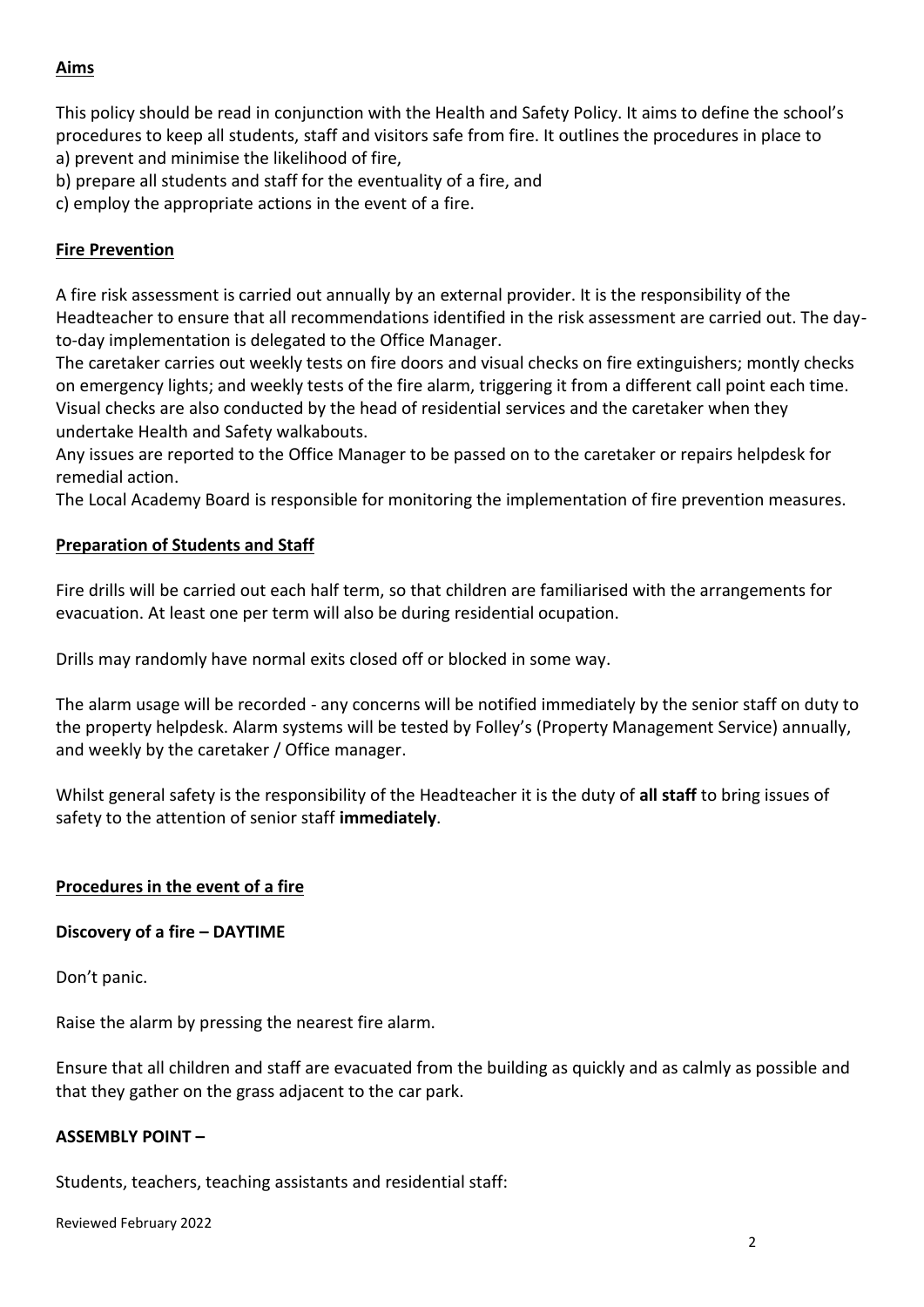#### **GRASS BANK BY CAR PARK**

Domestic and office staff, cooks, visitors and those with restricted mobility: **PAVING AT THE FRONT OF THE SCHOOL**

**Not on the car park as this may be used by emergency vehicles.**

#### **On hearing the fire alarm**

Leave the building by the quickest possible route taking any children you are supervising to the assembly point.

Do not stop to take any personal belongings.

The senior staff on duty will phone for the Fire Brigade - **DIAL 999** - if senior staff are incapacitated or the phone(s) are inaccessible, staff should use a mobile or find the nearest phone to raise the alarm.

In the SCHOOL telephones are located as follows:

Headteacher's Office Main Office Meeting room Residential Office Kitchen Mobiles (school/personal)

Lift receiver, dial 999.

The Suffolk Fire Brigade give the following advice:

## **GET OUT**  $\mathbf n$ **CALL THE BRIGADE OUT** ⇩ **STAY OUT**

Once the building has been evacuated, no one is to return to the building unless cleared to do so by the Fire Brigade, or the headteacher in the case of a fire drill or false alarm. The staff "sign in" sheet, students' register and visitors book are all taken outside by the office staff. A register of staff, students and visitors' will be taken by whoever has the registers and the result shared with the Headteacher/lead member of staff.

On the arrival of the Fire Brigade the Senior Officer is to be informed immediately by the senior staff on duty if any one is missing. This is to be numbers only - 1 person missing - no name or other details unless they are asked for.

#### **Discovery of a fire – AT NIGHT**

Procedures as above, except that a member of the residential team goes immediately to the Assembly Point. A senior staff member ensures that all boys are out of bedrooms. Bedrooms should be checked as should toilets and bathrooms as quickly as possible.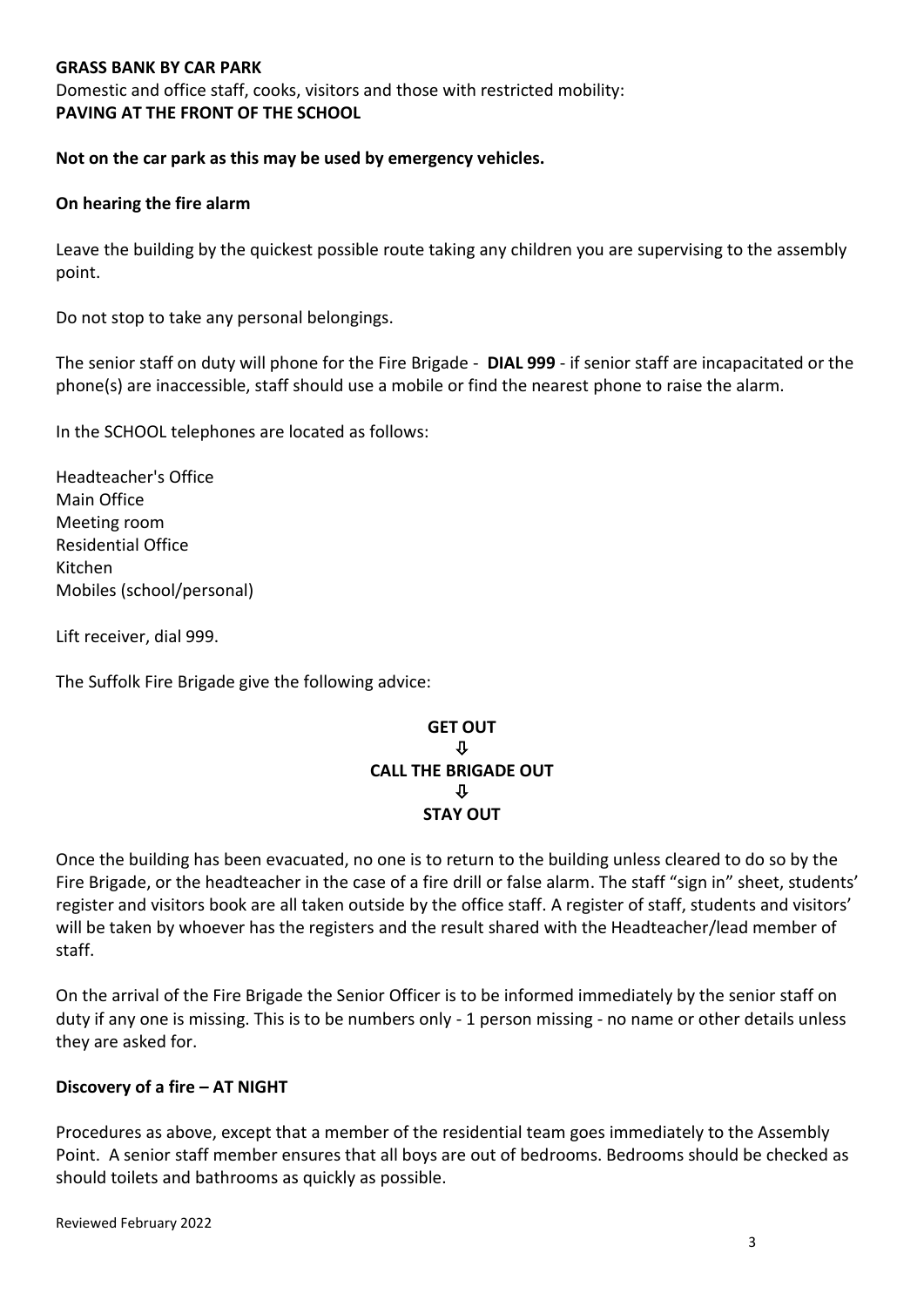Once evacuation has been completed the Fire Brigade should be called by the residential staff.

It is the responsibility of the Senior Member of staff on duty to know how many boys and staff are in the school day and night. This should be recorded in the residential register.

The Senior Member of staff will ensure that they have access to a charged mobile phone and are able to access ARBOR which has all the contact details of staff and children.

Each senior member of staff will also have an emergency contact number (usually the Headteacher).

At any time, day or night, the boys can be evacuated to The Stevenson Centre, Great Cornard, if the school buildings are not accessible.

If they are to be removed from the premises the senior member of staff should contact the Headteacher and arrange for the students to be evacuated to theStevenson Centre prior to dispersal home or otherwise with the assistance of Social Services and Police.

If, in the event of a fire / accident or incident there are student casualties, the senior member of staff should stay on site and residential staff at night be directed to attend hospital.

If it is necessary to evacuate the school e.g. serious incident nearby, day or night, the above procedures of contacting parents, Police, Social Services, taxis and evacuation apply.

# **Fire Instructions as displayed throughout the SCHOOL**

## **Fire Notice**

#### **The person discovering the fire will :**

Operate the nearest fire alarm.

On hearing the alarm

#### **By night**

- 1. Put on dressing gown
- 2. Do **not** stop to dress fully
- 3. Leave by the nearest exit which will be lit
- 3. Go to the assembly point as quickly and as calmly as possible **GRASS BANK BY CAR PARK**.

#### **By day**

Go to the assembly point as quickly and as calmly as possible - **GRASS BANK BY CAR PARK**.

Act quickly and calmly

Reviewed February 2022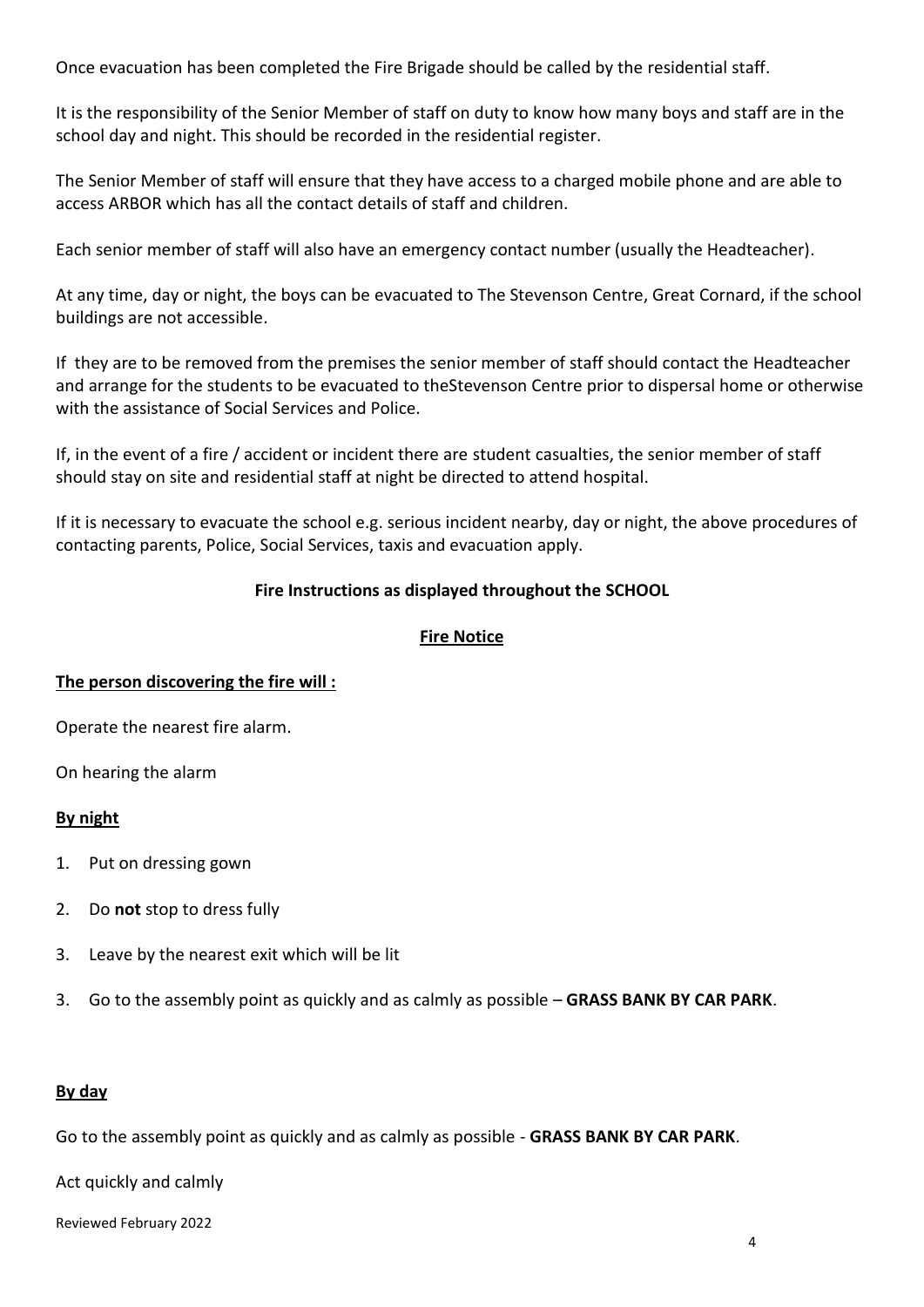Do **not** collect personal belongings

Do **not** attempt to pass others on your way

Do **not** re-enter the building for any reason unless so instructed by a fire officer.

Listen to instructions

# **Personal Emergency Evacuation Plans (PEEP)**

Where evacuation procedures already in place do not cater for pupils or staff with a disability who may require specific support in the event of an evacuation a Personal Emergency Evacuation Plan (PEEP) will need to be developed. This should be agreed with the disabled person and a member of staff nominatied to support them in an emergency.

This should then be practiced and it is recommended that these are carried out separately to the standard test evacuation. In some cases a volunteer could take the place of the disabled person for such practices.

It is the responsibility of the Headteacher or a member of staff delegated by the Headteacher to discuss with disabled staff, service users, pupils etc to assess whether they require assistance in the event of an emergency. If assistance is required an Emergency Questionaire should be completed by the responsible person or representative and in liaison with the individual with the disability.

From the information gathered a PEEP should be developed. A separate PEEP may be needed for each building used by the individual. If assistance is required the extent of assistance i.e. number of assistants and methods to be used should be identified as well as cover for absence of any assistants and training required.

The following lists practical advice for writing the PEEP and also a copy of the Emergency Egress Questionaire to be completed by the disabled person in order to develope a Personal Emergency Evacuation Plan (PEEP):-

# Deaf and Hearing Impaired persons

Generally, most deaf people working alongside hearing colleagues / students will not require special equipment, providing they have been made aware of what to do in the event of a fire. They will be able to see and understand the behaviour of those around them.

However, deaf or hearing impaired persons working alone may need an alternative method of being alerted to an emergency. For example many alarm systems have visual indicators in the form of a flashing light, or vibrating pager systems can be used.

# Blind and Partially Sighted persons

Staff, service users, pupils, etc should be offered orientation training and, where applicable, this must include alternative ways out of the building. If a blind person uses a guide dog it is important that the dog is also given ample opportunity to learn these routes.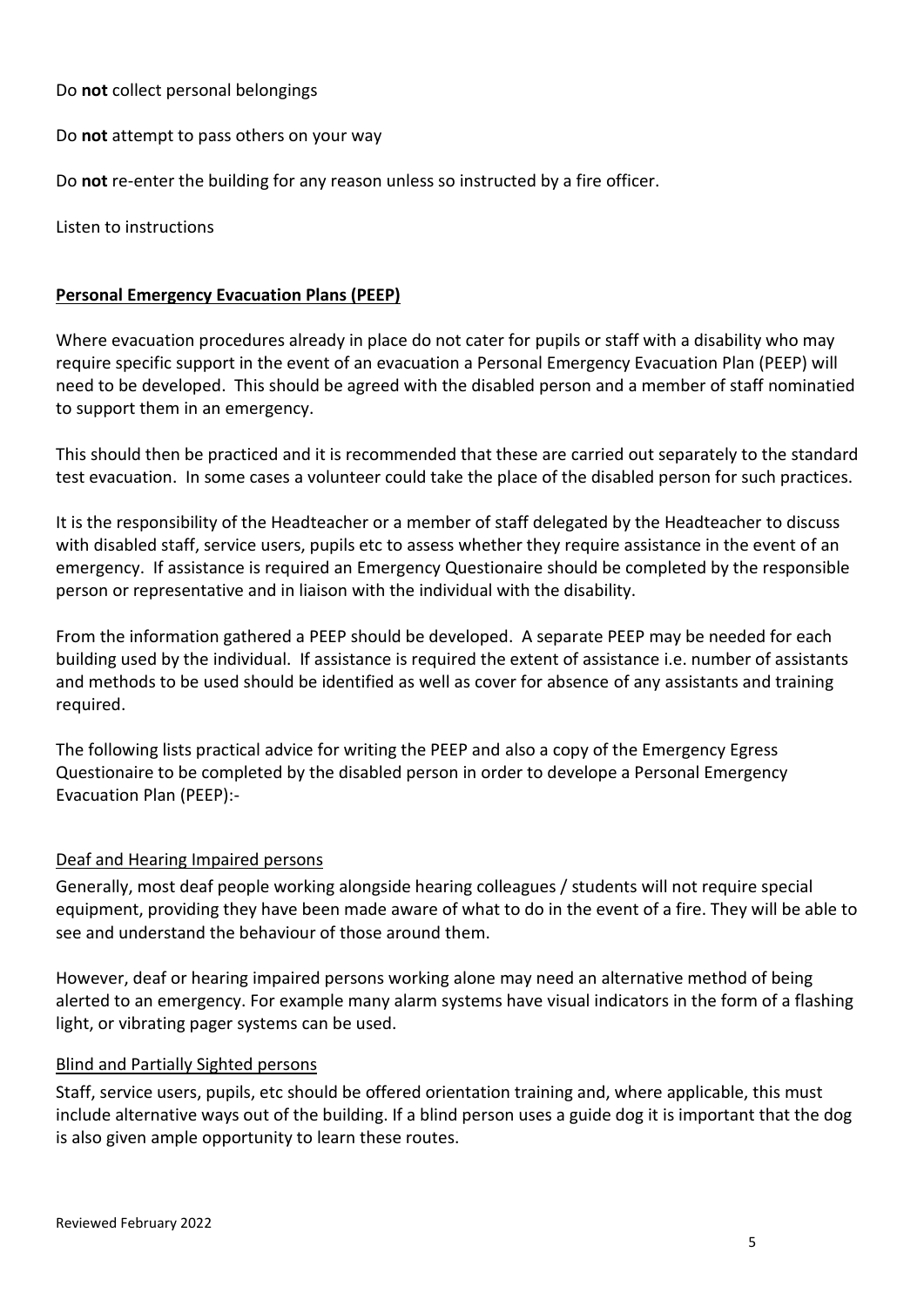# **Training**

To be effective, any Emergency Plan depends on the ability of staff to respond efficiently. Staff will therefore receive instructions, practical demonstrations and training appropriate to their responsibilities. This may include some or all of the following elements:

- Fire drills for staff, services users, pupils, etc.
- Specific training/instruction for nominated members of staff e.g. Fire Wardens.
- Specific training/instruction in the use of Fire Extinguishers etc.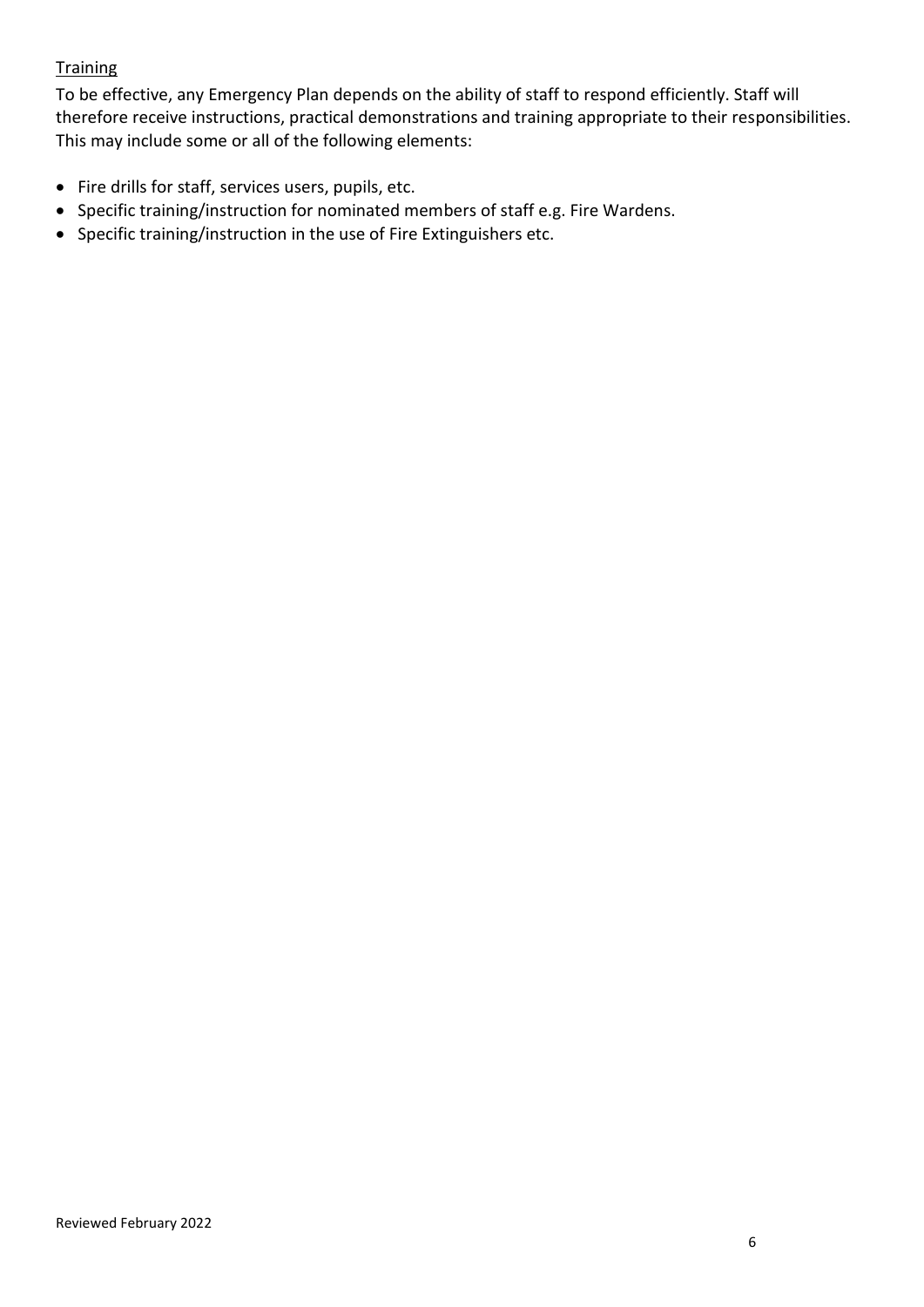## **Emergency questionnaire for a person requiring a PEEP**

This questionnaire is intended to be completed by disabled persons to assist the development of a Personal Emergency Evacuation Plan (PEEP). Please provide as much information to enable the establishment to develop a suitable plan.

Once developed the Plan will be the intended means of escape in the event of an emergency (including drills). If the practice drills identifies concerns in the implementation of the evacuation, then please contact the Head teacher for assistance in finding suitable solutions.

## **1. Why you should fill in the form**

As the establishment has a legal responsibility to protect you from fire risks and ensure your health and safety. The PEEP will be developed based on the information you provide.

## **2. What will happen when you have completed the form?**

You will be provided with any additional information necessary about the emergency egress procedures in the building(s) you attend.

If you need assistance, the "Personal Emergency Evacuation Plan" will specify what type of assistance you need. There may be some parts of the most appropriate premises where safe evacuation cannot yet be provided without alterations to the building/structure. In these circumstances the way forward will be discussed with you.

Name:

#### **Location**

| 1. | Where are you based for most of the time? |  |  |  |
|----|-------------------------------------------|--|--|--|
|----|-------------------------------------------|--|--|--|

Please name: the building, the floor and the room number.

\_\_\_\_\_\_\_\_\_\_\_\_\_\_\_\_\_\_\_\_\_\_\_\_\_\_\_\_\_\_\_\_\_\_\_\_\_\_\_\_\_\_\_\_\_\_\_\_\_\_\_\_\_\_\_\_ \_\_\_\_\_\_\_\_\_\_\_\_\_\_\_\_\_\_\_\_\_\_\_\_\_\_\_\_\_\_\_\_\_\_\_\_\_\_\_\_\_\_\_\_\_\_\_\_\_\_\_\_\_\_\_\_

\_\_\_\_\_\_\_\_\_\_\_\_\_\_\_\_\_\_\_\_\_\_\_\_\_\_\_\_\_\_\_\_\_\_\_\_\_\_\_\_\_\_\_\_\_\_\_\_\_\_\_\_\_\_\_\_ \_\_\_\_\_\_\_\_\_\_\_\_\_\_\_\_\_\_\_\_\_\_\_\_\_\_\_\_\_\_\_\_\_\_\_\_\_\_\_\_\_\_\_\_\_\_\_\_\_\_\_\_\_\_\_\_ \_\_\_\_\_\_\_\_\_\_\_\_\_\_\_\_\_\_\_\_\_\_\_\_\_\_\_\_\_\_\_\_\_\_\_\_\_\_\_\_\_\_\_\_\_\_\_\_\_\_\_\_\_\_\_\_ \_\_\_\_\_\_\_\_\_\_\_\_\_\_\_\_\_\_\_\_\_\_\_\_\_\_\_\_\_\_\_\_\_\_\_\_\_\_\_\_\_\_\_\_\_\_\_\_\_\_\_\_\_\_\_\_ \_\_\_\_\_\_\_\_\_\_\_\_\_\_\_\_\_\_\_\_\_\_\_\_\_\_\_\_\_\_\_\_\_\_\_\_\_\_\_\_\_\_\_\_\_\_\_\_\_\_\_\_\_\_\_\_ \_\_\_\_\_\_\_\_\_\_\_\_\_\_\_\_\_\_\_\_\_\_\_\_\_\_\_\_\_\_\_\_\_\_\_\_\_\_\_\_\_\_\_\_\_\_\_\_\_\_\_\_\_\_\_\_ \_\_\_\_\_\_\_\_\_\_\_\_\_\_\_\_\_\_\_\_\_\_\_\_\_\_\_\_\_\_\_\_\_\_\_\_\_\_\_\_\_\_\_\_\_\_\_\_\_\_\_\_\_\_\_\_ \_\_\_\_\_\_\_\_\_\_\_\_\_\_\_\_\_\_\_\_\_\_\_\_\_\_\_\_\_\_\_\_\_\_\_\_\_\_\_\_\_\_\_\_\_\_\_\_\_\_\_\_\_\_\_\_

#### **2. Do you routinely use more than one location in this building?**

| <b>YES</b> | N <sub>O</sub> |  |
|------------|----------------|--|
|            |                |  |

If you feel it is necessary please provide further details below. (Please list the buildings and floors you used in each building)

**Awareness of emergency evacuation procedures**

**3. Are you aware of the emergency evacuation procedures which operate in the building(s) you attend?**

 $YES$  NO  $\Box$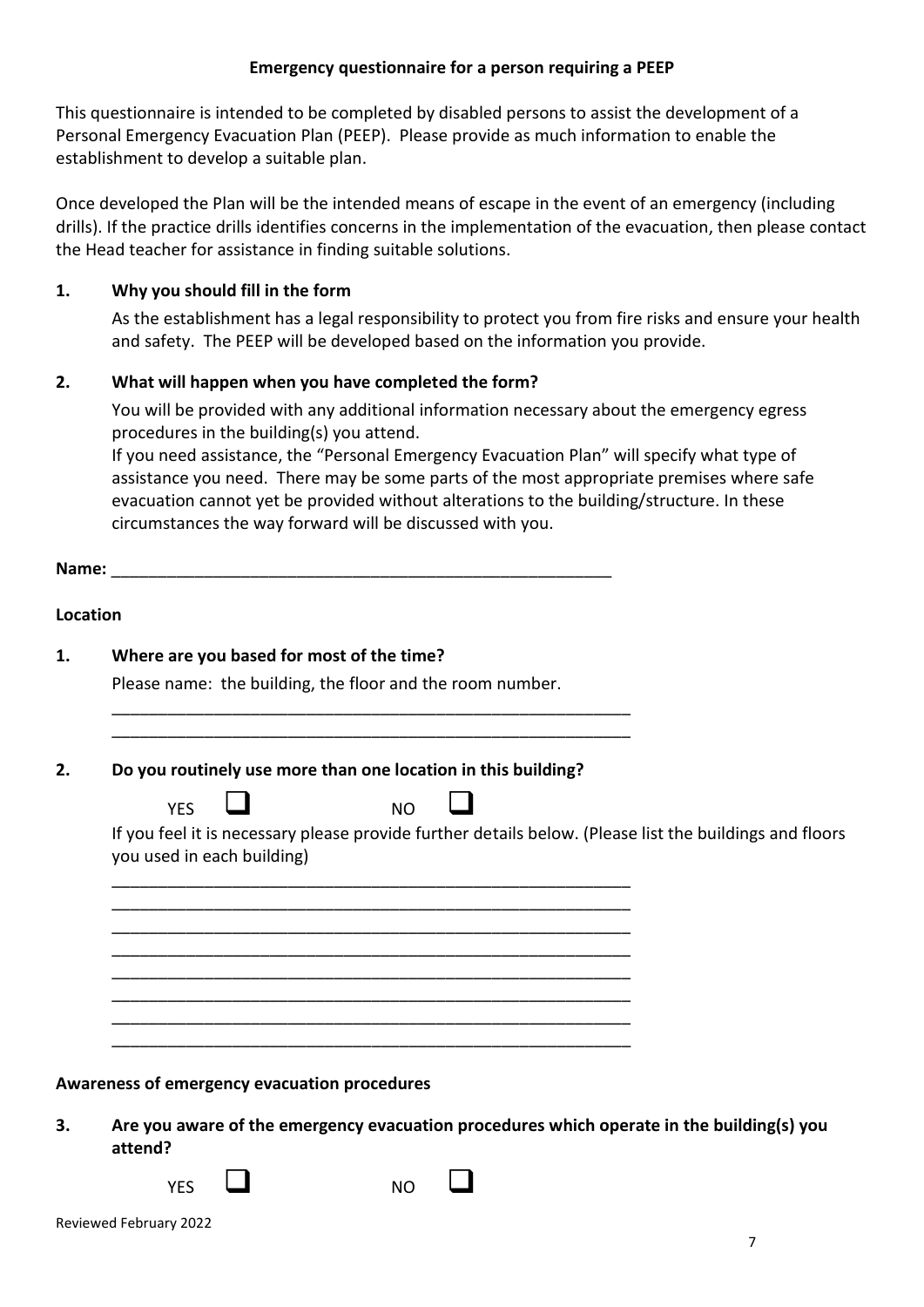| 4.         |                        |            |                                                          |           |           | Do you require written emergency evacuation procedures?                                  |                                                                                                 |
|------------|------------------------|------------|----------------------------------------------------------|-----------|-----------|------------------------------------------------------------------------------------------|-------------------------------------------------------------------------------------------------|
|            |                        | <b>YES</b> |                                                          |           | <b>NO</b> |                                                                                          |                                                                                                 |
|            | 4a                     |            |                                                          |           |           |                                                                                          | Do you require written emergency procedures to be supported by BSL interpretation?              |
|            |                        | <b>YES</b> |                                                          |           | <b>NO</b> |                                                                                          |                                                                                                 |
|            | 4b                     |            |                                                          |           |           | Do you require the emergency evacuation procedures to be in Braille?                     |                                                                                                 |
|            |                        | <b>YES</b> |                                                          |           | <b>NO</b> |                                                                                          |                                                                                                 |
|            | 4c                     |            |                                                          |           |           | Do you require the emergency evacuation procedure to be on tape?                         |                                                                                                 |
|            |                        | <b>YES</b> |                                                          |           | <b>NO</b> |                                                                                          |                                                                                                 |
|            | 4d                     |            |                                                          |           |           | Do you require the emergency evacuation procedures to be in large print?                 |                                                                                                 |
|            |                        | <b>YES</b> |                                                          |           | <b>NO</b> |                                                                                          |                                                                                                 |
| 5.         |                        |            |                                                          |           |           | Are the signs which mark emergency routes and exits clear enough?                        |                                                                                                 |
|            |                        | <b>YES</b> |                                                          |           | <b>NO</b> |                                                                                          |                                                                                                 |
|            | <b>Emergency Alarm</b> |            |                                                          |           |           |                                                                                          |                                                                                                 |
| 6.         |                        |            | Can you hear the fire alarm(s) in your place(s) or work? |           |           |                                                                                          |                                                                                                 |
|            | <b>YES</b>             |            |                                                          | <b>NO</b> |           | <b>DON'T KNOW</b>                                                                        |                                                                                                 |
| 7.         |                        |            | Could you raise the alarm if you discovered a fire?      |           |           |                                                                                          |                                                                                                 |
|            | <b>YES</b>             |            |                                                          | <b>NO</b> |           | <b>DON'T KNOW</b>                                                                        |                                                                                                 |
| Assistance |                        |            |                                                          |           |           |                                                                                          |                                                                                                 |
| 8.         |                        |            |                                                          |           |           | Do you need assistance to get out of your place of work in an emergency?                 |                                                                                                 |
|            | <b>YES</b>             |            | If NO please go to Question 12                           | <b>NO</b> |           | <b>DON'T KNOW</b>                                                                        |                                                                                                 |
| 9.         |                        |            |                                                          |           |           | Is anyone designated to assist you to get out in an emergency?                           |                                                                                                 |
|            |                        |            |                                                          |           |           |                                                                                          |                                                                                                 |
|            | <b>YES</b>             |            |                                                          | <b>NO</b> |           | <b>DON'T KNOW</b><br>If NO please go to Question 11. If YES give name(s) and location(s) |                                                                                                 |
|            |                        |            |                                                          |           |           |                                                                                          |                                                                                                 |
|            |                        |            |                                                          |           |           |                                                                                          |                                                                                                 |
| 10.        |                        |            |                                                          |           |           | Is the arrangement with your assistant(s) a formal arrangement?                          |                                                                                                 |
|            |                        |            | into their job description or by some other procedure.)  |           |           |                                                                                          | (A formal arrangement is an arrangement specified for them by the Head of Department or written |
|            | <b>YES</b>             |            |                                                          | <b>NO</b> |           | <b>DON'T KNOW</b>                                                                        |                                                                                                 |
|            |                        |            |                                                          |           |           |                                                                                          |                                                                                                 |

Reviewed February 2022 10a Are you always in easy contact with those designated to help you?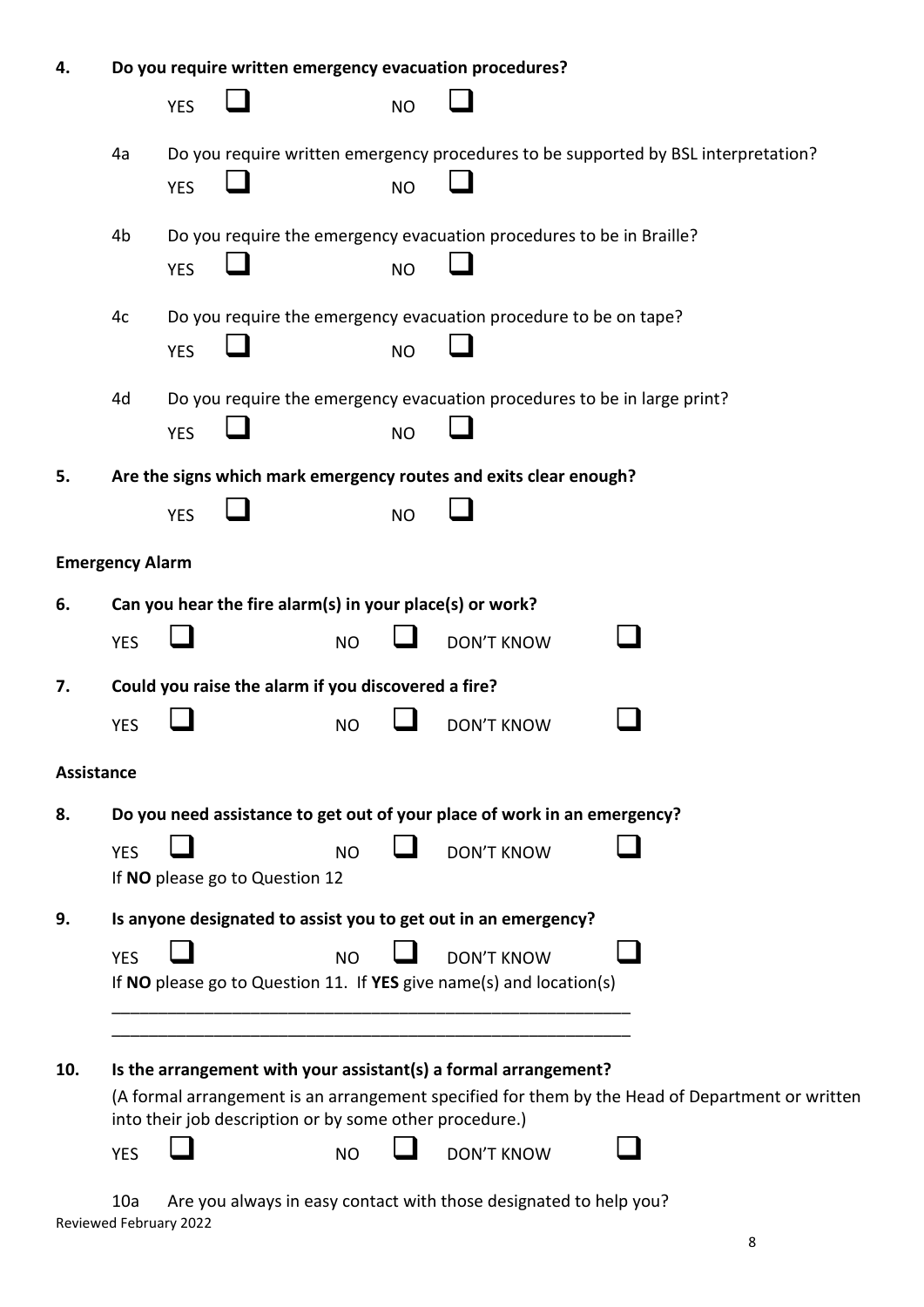|                    | <b>YES</b> |            |                                                    | <b>NO</b> |           | <b>DON'T KNOW</b> |                                                                                                        |
|--------------------|------------|------------|----------------------------------------------------|-----------|-----------|-------------------|--------------------------------------------------------------------------------------------------------|
| 11.                |            |            | you work and tell them where you were located?     |           |           |                   | In an emergency, could you contact the person(s) in charge of evacuating the building(s) in which      |
|                    | <b>YES</b> |            |                                                    | <b>NO</b> |           | <b>DON'T KNOW</b> |                                                                                                        |
| <b>Getting Out</b> |            |            |                                                    |           |           |                   |                                                                                                        |
| 12.                |            |            | Can you move quickly in the event of an emergency? |           |           |                   |                                                                                                        |
|                    | <b>YES</b> |            |                                                    | <b>NO</b> |           | <b>DON'T KNOW</b> |                                                                                                        |
| 13.                |            |            | Do you find stairs difficult to use?               |           |           |                   |                                                                                                        |
|                    | <b>YES</b> |            |                                                    | <b>NO</b> |           | <b>DON'T KNOW</b> |                                                                                                        |
| 14.                |            |            | Are you a wheelchair user?                         |           |           |                   |                                                                                                        |
|                    |            | <b>YES</b> |                                                    |           | <b>NO</b> |                   |                                                                                                        |
| have.              |            |            | Thank you for completing this questionnaire.       |           |           |                   | The information you have given us will help us to meet any needs for information or assistance you may |

Please return to:

#### **Personal Emergency Evacuation Plan for:**

| Name            |  |  |  |
|-----------------|--|--|--|
| Department      |  |  |  |
| <b>Building</b> |  |  |  |
| Floor           |  |  |  |
| Room Number     |  |  |  |

## **Awareness of Procedure**

The disable person is informed of a fire evacuation by:

| existing alarm system  | I I |
|------------------------|-----|
| pager device           | ப   |
| visual alarm system    | ப   |
| Other (please specify) | ш   |

## **Designated Assistance:**

(The following people have been designated to give me assistance to get out of the building in an emergency).

| Name<br>Contact details |  |  |  |
|-------------------------|--|--|--|
| Name                    |  |  |  |

Reviewed February 2022